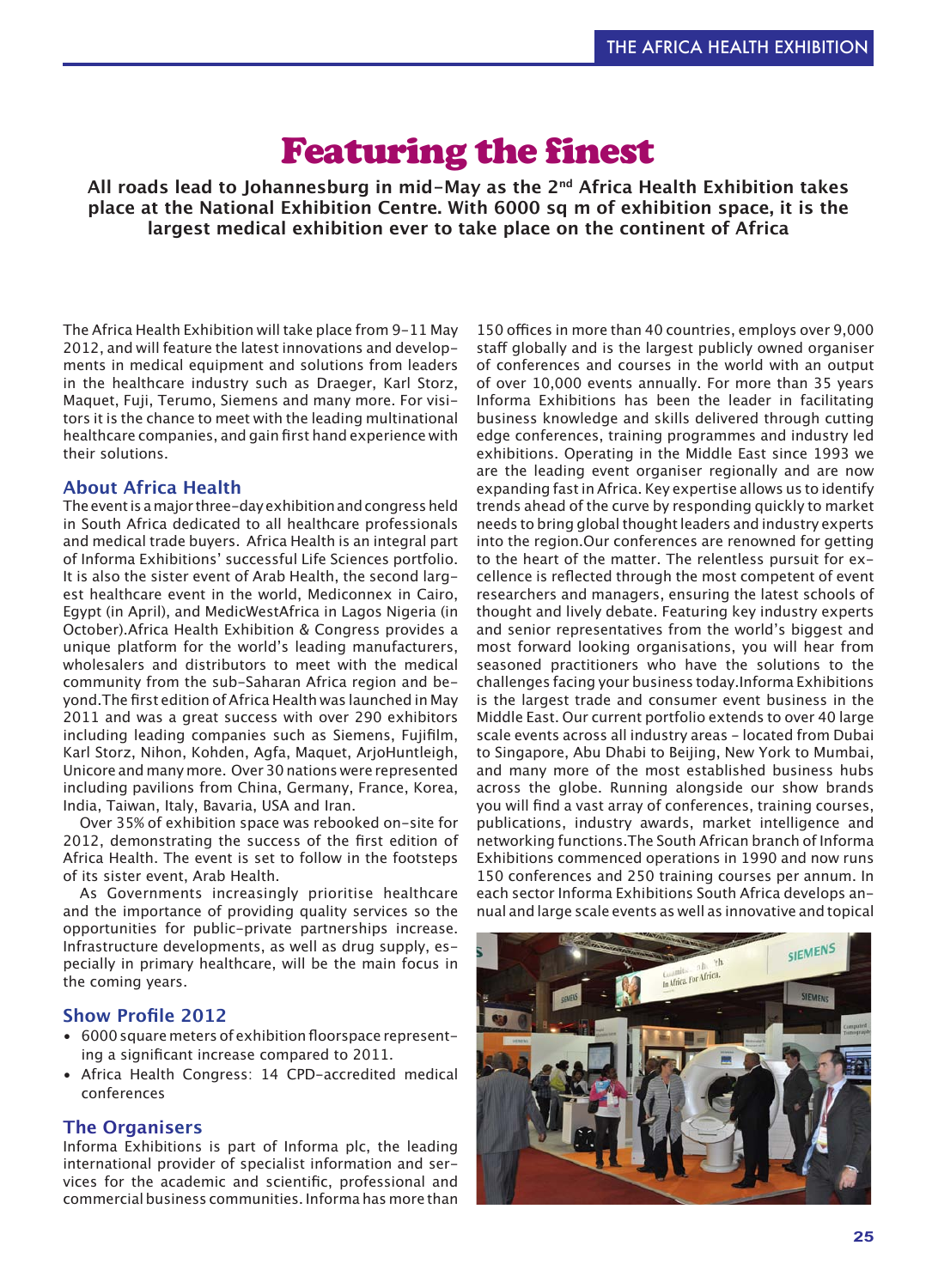new conference programs. The audience consists mainly of South African decision-makers, but our events attract a growing number of global and Pan-African delegates especially from neighbouring Namibia, Botswana and Zimbabwe.
 Informa Exhibitions is serious about nurturing talent and providing a professional portfolio of skills that will take both you and your organisation to an optimum level of excellence.

# The following conferences will be held at this year's Africa Health Congress:

- 2nd African Imaging and Radiology Conference 2012<br>• 2nd Medlab Conference 2012: Near-Patient Diag-
- 2nd Medlab Conference 2012: Near-Patient Diagnostics
- Pan-African Internal Medicine Review 2012
- 2nd Pan-African Infectious Diseases Conference 2012
- 2nd Quality & Accreditation in Healthcare Confer ence 2012
- 2nd Leaders in Healthcare Africa 2012
- 2nd Ethics, Human Rights and Medical Law Conference
- 2nd African Surgery Conference
- m+Health: Healthcare in the palm of your hand<br>• Healthcare Management Conference
- Healthcare Management Conference
- Pan-African Paediatrics Conference 2012
- Pan-African Orthopaedics Conference 2012

To give you a flavour of the extensive conference programme, herewith the highlights of a selection of the meetings:

# **Conference 1 Leaders in Healthcare - Africa 'The Changing Landscape of Africa's Healthcare' Agenda: Wednesday, 9 May 2012**

# **An overview by your Chairman and Introduction of your Keynote**

*Dr Norman Mabasa, Chairman, South African Medical Association, South Africa*

# **Opening Keynote**

# **Why Africa needs a Passionate Overhaul and How Will it be Addressed**

This presentation will explain South Africa's responsible role in Africa, how it sets the tone for a regional overhaul. *His Excellency Dr Aaron Motsoaledi, Minister of Health, South Africa (invited)*

# **Coffee Break**

# **The Effects of Healthcare Privatisation in the Region**

Privatisation has been implemented successfully across the globe. Considering South Africa's leading role in the region, its dependant neighbours and an emerging economy waiting to boom, how should Privatisation take effect in the short and long term?

**Senior Panel Discussion**

# **The Impact of Technology in Healthcare?**

Financial constraints have always debated the adoption of technology versus investment in primary care. Does technology really drive costs or improve quality?

# **HR (Human Resources) – The real reason why we can't we retain them**

Besides an insatiable appetite for growth the industry has a shortage of ancillary resources. The reasons are obvious and are being addressed but how long will it take to reverse the effects of this change via training, policy changes and cross border migration?

*Bassam Al Sayad, Chief Operating Officer, Corniche Hospital, Abu Dhabi, UAE, Johns Hopkins Medicine International, and Faculty Associate, Johns Hopkins Bloomberg School of Public Health, Department of Health Policy and Management, USA*

# **Close of Conference**

# **Conference 2 Pan-African internal Medicine Review 2012 Thursday, 10 May 2012**

# **Opening Remarks: Role of Primary Care in the Proposed NHI**

*Dr. Jane Doherty, Independent Research, Part-Time Lecturer, Wits School of Public Health, Johannesburg, South Africa*

# **RHEUMATOLOGY**

*Dr. Mohamed A. Makda, Consultant Physician/ Rheumatologist, Division of Rheumatology, Chris Hani Baragwanath Hospital, Johannesburg, South Africa*

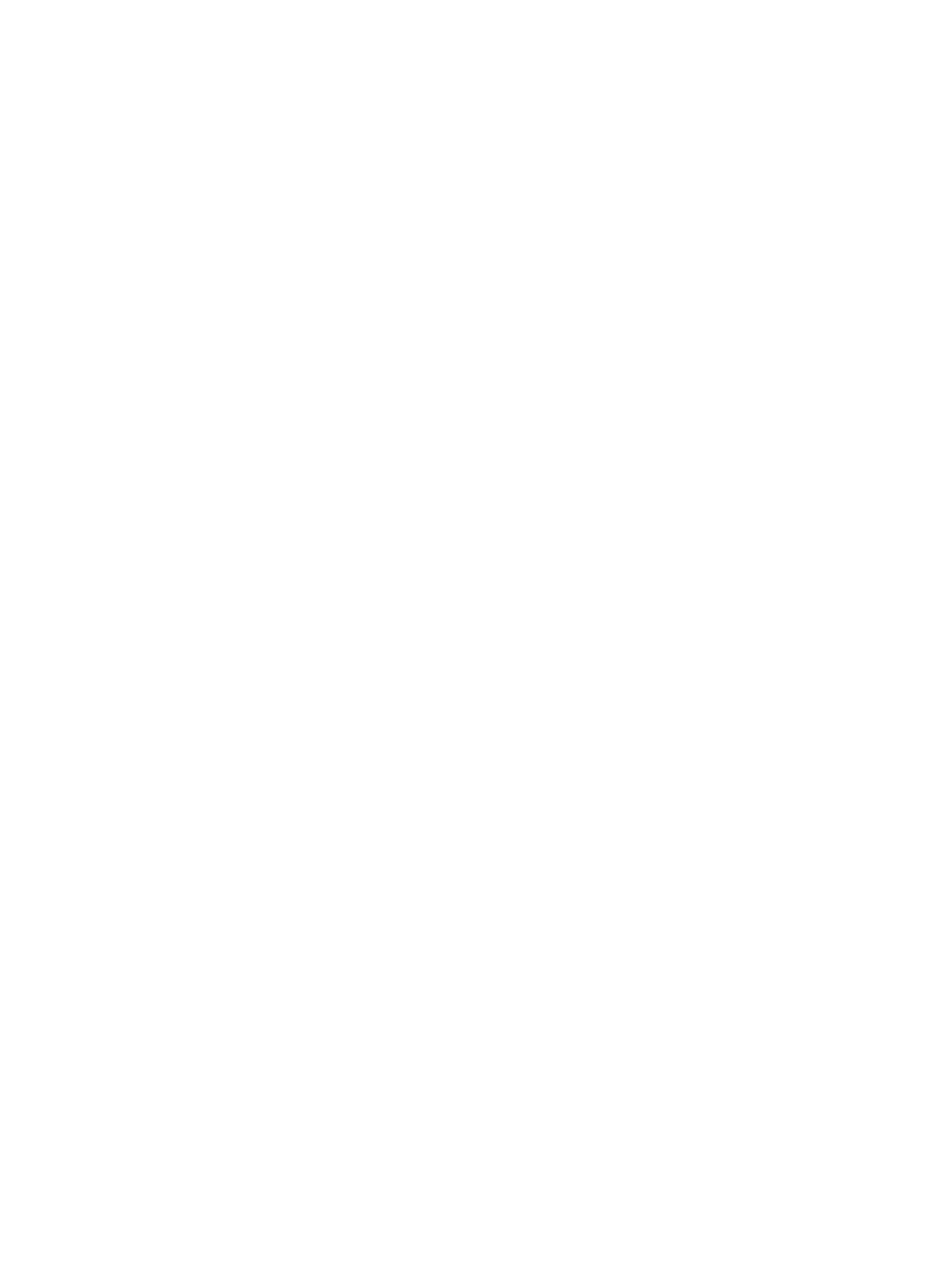# **Osteoporosis**

#### **HIV: Latest Advances**

*Siraaj Adams, Senior Manager, HIV Department, Metropolitan Health Risk Management, Cape Town, South Africa HIV and Kidney Disease*

*Prof. Saraladevi Naicker, Professor and Head, Division of Nephrology, Academic Head, Department of Internal Medicine, University of the Witwatersrand, Johannesburg, South Africa*

# **Lunch Break**

# **DERMATOLOGY**

*Moderator: Dr. Noreen Nisa Moti, Dermatologist, Johannesburg,*

#### **Skin Surgery and Procedures for the GP**

*Dr. MB Roscher, Director, Dermatological Surgery, Department of Dermatology, Nelson R. Mandela School of Medicine, University of KZN, Medical Director, Skin Centre: Skin and Laser Surgery Centre, Durban, South Africa*

# **Common Skin Conditions**

*Dr. Nokubonga Khoza, Dermatologist, University of Kwa-Zulu-Natal, Durban, South Africa*

#### **HIV and Skin**

*Dr. Ncoza Dlova, Dermatology Department, University of KwaZulu-Natal, Durban, South Africa*

# **COFFEE BREAK**

#### **PULMONOLOGY**

# **Tuberculosis: Diagnosis and Management**

*Prof. Michelle Wong, Head, Division of Pulmonology, Chris Hani Baragwanath Academic Hospital, Johannesburg, South Africa*

#### **Community Acquired Pneumonia**

*Prof. Charles Feldman, Head, Division of Pulmonology, School of Clinical Medicine, University of the Witwatersrand, Johannesburg, South Africa* **Discussion** 

# **Close of Day One**



# **CARDIOLOGY**

# **An Approach to a Patient with Chest Pain**

*Dr. M.R. Nethononda, MBchB, Mmed, DPhil (Oxford), FCP (SA), Consultant in Cardiology and Cardiac MRI, Chris Hani Baragwanath Academic Hospital, Wits University Donald Gordon Hospital, Johannesburg, South Africa*

# **An Approach to Tachycardia**

*Dr. Michael Rory Alison, Cardiologist, Sunninghill Hospital, Johannesburg, South Africa*

#### **Heart Failure Management**

*Dr. Riaz Dawood, Cardiologist, Chris Hani Baragwanath Academic Hospital, University of the Witwatersrand, Johannesburg, South Africa*

# **COFFEE BREAK**

#### **ENDOCRINOLOGY**

# **Diabetes: New Practice Guidelines**

*Dr. Zaheer Bayat, Specialist Endocrinologist, Chair of Post Graduate Committee, Department of Internal Medicine, Faculty of Health Sciences, University of the Witwatersrand, Johannesburg, South Africa*

# **LUNCH**

#### **GASTROENTEROLOGY**

*Moderator: Dr. Peter Barrow, Gastroenterologist, WITS Donald Gordon Medical Centre, Johannesburg, South Africa*

#### **Practical Approach to Iron Deficiency Anaemia**

*Dr. Peter Barrow, Gastroenterologist, WITS Donald Gordon Medical Centre, Johannesburg, South Africa*

#### **Acid Peptic Disease**

*Dr. Kay Karlsson, Endoscopy Unit Director, WITS Gordon Medical Centre, Johannesburg, South Africa*

# **An Approach to Chronic Diarrhoea**

*Dr. Trevlyn Burger, Consultant Gastroenterologist, University of the Witwatersrand, Johannesburg, South Africa*

#### **COFFEE BREAK**

# **OBSTETRICS AND GYNAECOLOGY**

*Moderator: Dr. Francois Lubbe, Gynaecologist and Obstetrician, Mayo Clinic, Johannesburg, South Africa*

#### **An Introduction to Laparoscopic Hysterectomy**

*Dr. Francois Lubbe, Gynaecologist and Obstetrician, Mayo Clinic, Johannesburg, South Africa*

#### **Contraception**

*Dr. Peter Koll, Council Member, South African Society of Obstetricians and Gynaecologists, South Africa*

**Closing Remarks and End of Conference**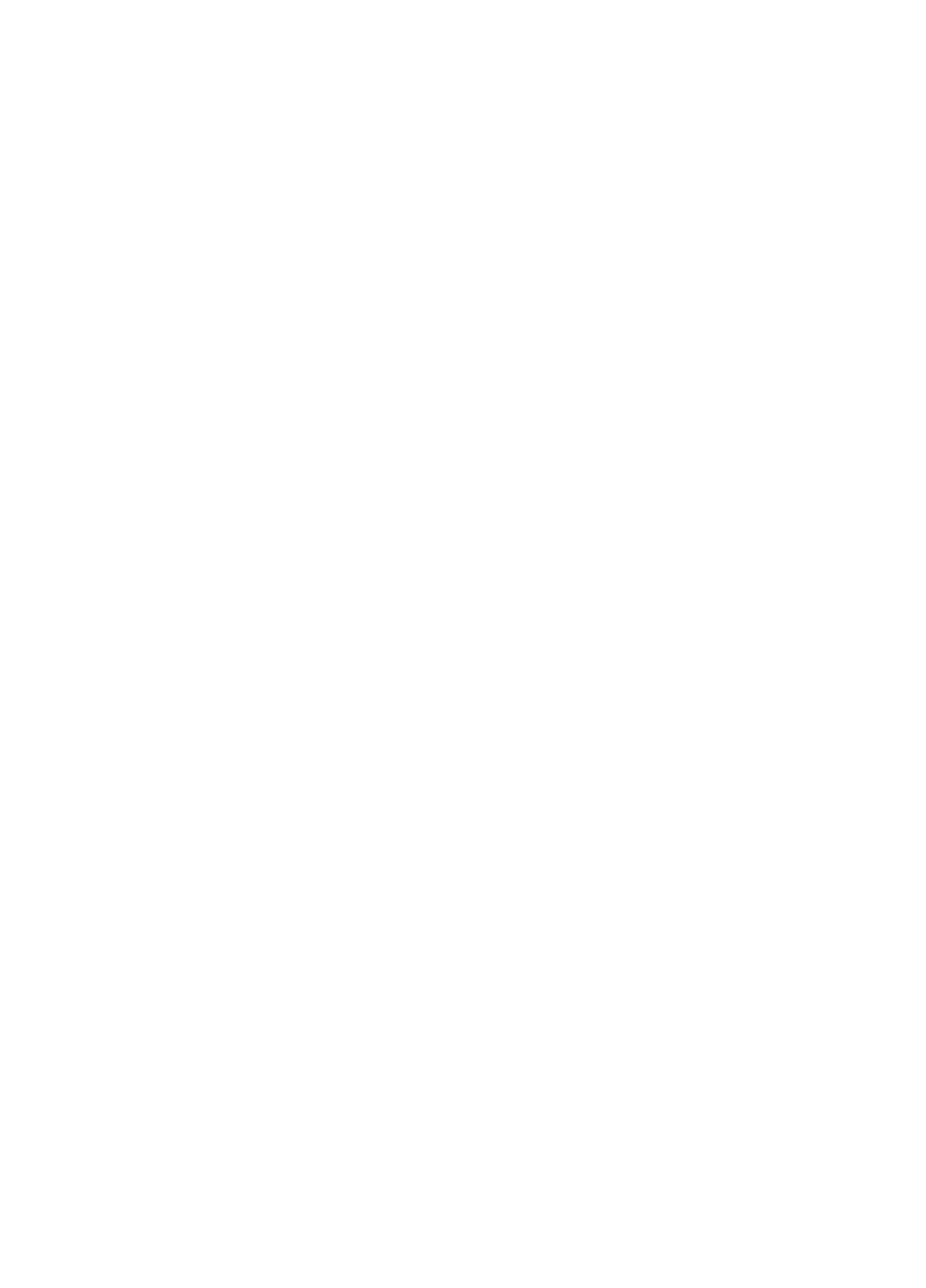# **Conference 3 2nd Medlab: near-Patient Diagnostics Conference Friday, 11 May 2012: 08:50**

# **Opening remarks by Chair**

*Prof. Johan Esterhuyse, Head of Biomedical Sciences, Cape Peninsula University of Technology, Cape Town, South Africa*

# **Quality Assurance of Near Patient Diagnostics**

*Dr. Akos Somoskovi, Foundation for Innovative New Diagnostics, Geneva, Switzerland*

# **Proper Implementation of Point of Care Testing**

*Ms. Elsie van Schalkwyk, Director, African Centre for Integrated Laboratory Training (ACILT), Johannesburg, South Africa*

# **Role of Pathologist in Implementation**

*Prof. Rajiv Erasmus, President, The South African Association for Clinical Biochemistry, Cape Town, South Africa What Clinicians need to know about the limitations of POCT Dr. Megan Rensburg, Consultant Clinical Pathology, National Health Laboratories, Cape Town, South Africa*

# **Coffee Break**

#### **CHALLENGES IN POCT IMPLEMENTATION Dilemmas faced with Evaluation of Cardiac Readers in the South African Setting**

*Dr. Jocelyn Naicker, Principal Chemical Pathologist, Charlotte Maxeke Johannesburg Academic Hospital NHLS Laboratory, Johannesburg, South Africa*

# **Challenges of Implementing a Point of Care Testing Platform at an academic hospital in a developing country (Kenya**)

*Dr. Daniel Maina, Consultant, Pathology Department, Agha Khan Teaching Hospital, Nairobi, Kenya*

#### **Lunch Break**



# **DISCUSSION PANEL – SOLUTION TO CHALLENGES: WHAT CAN BE DONE?**

*Panelists: Dr. Jocelyn Naicker, Principal Chemical Pathologist, Charlotte Maxeke Johannesburg Academic Hospital NHLS Laboratory, Johannesburg, South Africa Dr. Daniel Maina, Consultant - Pathology Department, Agha Khan Teaching Hospital, Nairobi, Kenya Prof. Rajiv Erasmus, President, The South African Association for Clinical Biochemistry, Cape Town, South Africa Ms. Elsie van Schalkwyk, Director, African Centre for Integrated Laboratory Training (ACILT), Johannesburg, South Africa Dr. Akos Somoskovi, Foundation for Innovative New Diagnostics, Geneva, Switzerland*

# **Close of Conference**

**Conference 4 Pan-African Orthopaedia Conference 2012 Agenda: Friday, 11 May 2012**

# **Opening remarks by Chair:**

*Dr. Ian Mackenzie Rogan, Orthopaedic Surgeon, Morningside Mediclinic, Gauteng, South Africa*

#### **Keynote Presentation The Challenges of Orthopaedics in Africa in the 21st Century**

*Prof. Mkhululi Lukhele, Orthopaedic Surgeon, University of the Witwatersrand, Johannesburg, South Africa*

#### **HIP**

*Moderator: Dr. Leith Stewart, Orthopaedic Surgeon, Claremont Hospital, Cape Town, South Africa*

#### **ASI Approach – Anterior Supine Intermuscular**

*Dr. Erik De Witte, Orthopaedic Surgeon, ASZ Hospital, Aalst, Belgium*

# **Total Hip Replacement in Africa**

*Dr. Leith Stewart, Orthopaedic Surgeon, Claremont Hospital, Cape Town, South Africa*

#### **Fast Track Surgery**

*Dr. Erik De Witte, Orthopaedic Surgeon, ASZ Hospital, Aalst, Belgium*

#### **Revision Hip Surgery**

*Dr. Dick van der Jagt, Orthopaedic Surgeon, Mediclinic Sandton, Gauteng, South Africa*

# **Coffee Break**

# **KNEE PART 1**

*Moderator: Dr. William D. Murrell, Consultant Orthopaedic Surgeon, Dubai Bone and Joint Centre, Dubai, UAE*

**Improving Outcomes after Primary TKA** *Dr. Ponky Firer, Consultant Orthopaedic Surgeon, Linksfield Park Clinic, Johannesburg, South Africa*